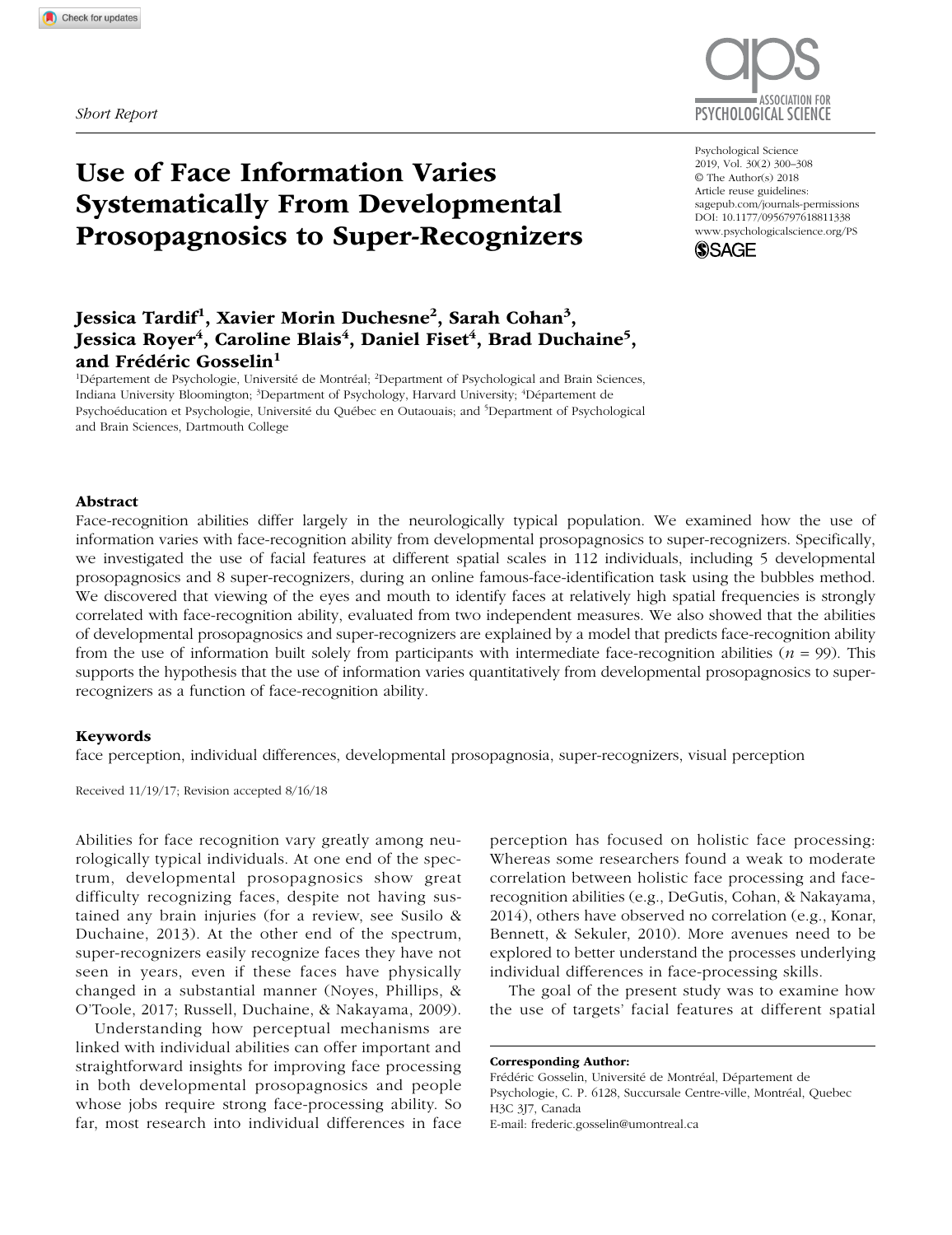scales affects the face-identification ability of observers from developmental prosopagnosics to superrecognizers. An observer's ability at a task is necessarily related to the information that the observer makes use of (e.g., Murray, Bennett, & Sekuler, 2005), but it is unclear whether individual use of information varies systematically with face-recognition ability. It is possible, for example, that ability is linked to the extent to which one uses the features utilized, on average, by typical individuals. Another possibility is that this ability is correlated with the use of a subset of this visual information (e.g., the left eye). Here, we investigated the nature of the relationship between use of face information and face-recognition ability. Our findings show that we can explain much of the variance in abilities from use of information for face recognition. By specifically recruiting developmental prosopagnosics and super-recognizers, we had the opportunity to investigate how these individuals' perceptual mechanisms relate to those of participants of intermediate ability. We showed that a linear model trained only on nonextreme participants predicts the abilities of developmental prosopagnosics and super-recognizers from their use of information for face recognition, adding to the evidence that these groups consist of the extremes of the normal spectrum.

## Method

## *Participants*

For the purpose of our study, we wished to include participants from the entire spectrum of face-recognition abilities. We estimated that at least 106 participants were required to obtain a suitable statistical power level of .80, assuming an effect size  $(R^2)$  of .25. We recruited a sample of 109 participants from the general population with normal or corrected-to-normal vision and unknown face-recognition abilities. Seven of these participants were excluded because they did not recognize 10 celebrities or more, a requirement to take part in the study. Two more were excluded because of incoherencies in their results, which are described in the Results section. One of the remaining participants from this sample qualified as a developmental prosopagnosic.

In addition, we recruited six previously identified developmental prosopagnosics (five women, average age = 35.7 years; Guo, Yang, & Duchaine, 2017; Guo, Yang, Rezlescu, Susilo, & Duchaine, 2016) and eight known super-recognizers (two men, average age = 36.5 years; Cohan, Nakayama, & Duchaine, 2016). These super-recognizers reported highly superior face recognition in daily life and obtained scores higher than 1.7 standard deviations above the mean of three tests: the long form of the Cambridge Face Memory Test (CFMT; long form, i.e., CFMT+; Russell et al., 2009), an alternate version of the CFMT with different faces (CFMT 2), and the Cambridge Face Perception Test (CFPT; Duchaine, Germine, & Nakayama, 2007). They also performed above 2.5 standard deviations from the mean of 42 participants when recognizing famous faces photographed before they were famous (Russell et al., 2009). At the opposite end of the spectrum, the previously identified developmental prosopagnosics had no history of brain damage and reported substantial difficulties with face recognition. They scored below 1.7 standard deviations from the average on the CFMT (Duchaine & Nakayama, 2006). They also performed poorly on an old/new face-recognition test and a famous-faces identification test. One of these known developmental prosopagnosics did not finish the bubbles task, and one did not recognize 10 celebrities or more, a requirement for the study, resulting in a sample of four known developmental prosopagnosics (four women, average age = 33.3 years). The final sample (*N* = 112; 55 men, 57 women; average age = 26.6 years,  $SD = 8.3$ ) therefore spans the entire spectrum of facerecognition abilities.

## *Measures of face-processing abilities*

Face-processing abilities were measured using the CFMT and the CFPT. The CFMT (Duchaine & Nakayama, 2006) measures memory of newly learned faces. It is widely used in the study of individual differences in face recognition (e.g., Royer, Blais, Gosselin, Duncan, & Fiset, 2015; Russell et al., 2009). Participants memorize a series of six different male faces and subsequently identify the learned face among three faces on each trial (72 in total). The test increases in difficulty across trials, with modifications of lighting and the viewpoint from which the face is seen, as well as the addition of visual noise.

The CFPT (Duchaine et al., 2007) measures the ability to distinguish small differences between faces. In 16 trials, participants are asked to sort a series of six faces according to their resemblance to a target face. Stimuli are versions of the target face morphed with other faces at six different levels (28%–88%). Faces are inverted in half of the trials. The final score corresponds to the distance between the sequences produced by participants and the correct sequences and is calculated separately for trials with upright and inverted faces. A larger score indicates a greater distance and, hence, poorer face-perception abilities. Our ability score was calculated on only trials with upright faces.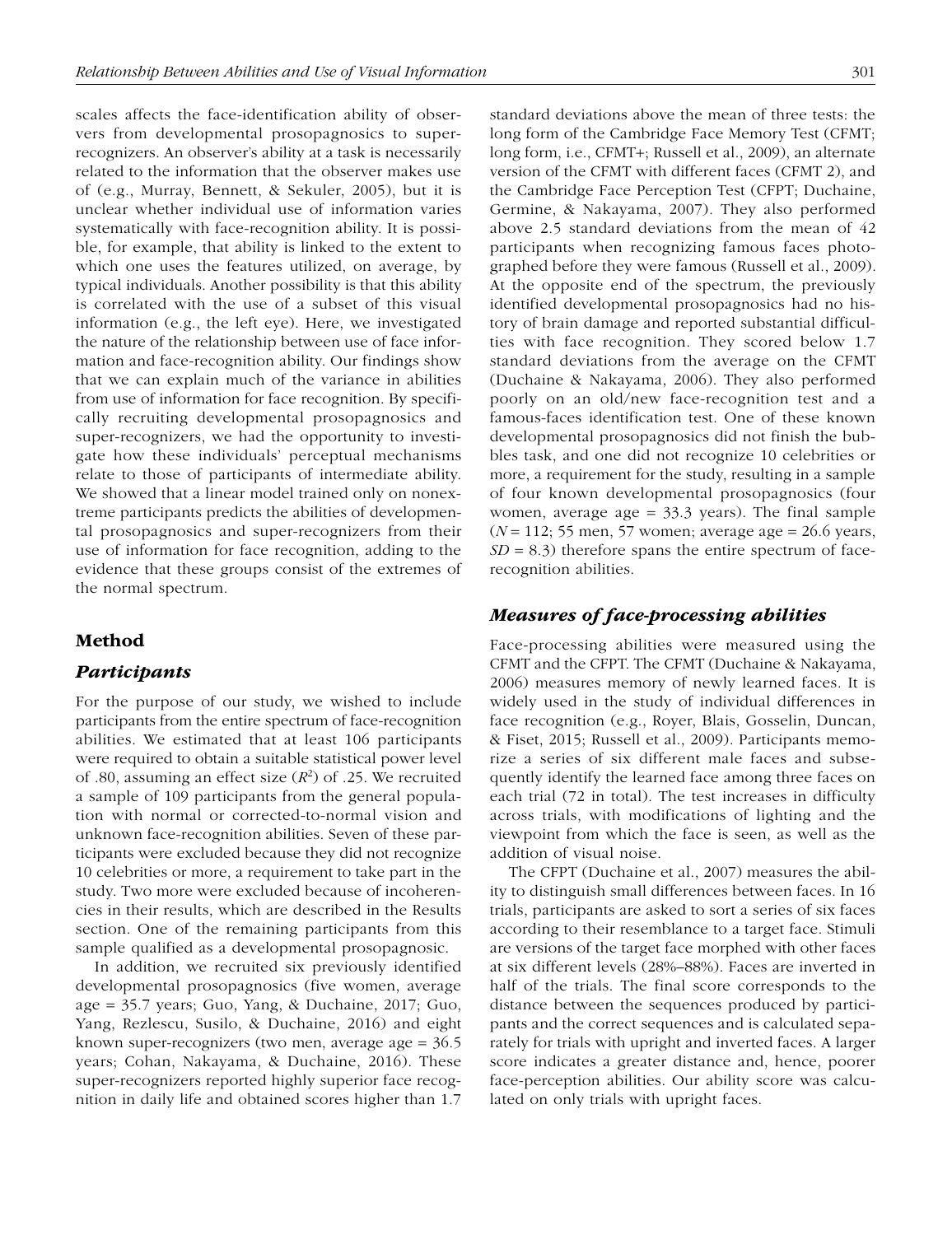## *Evaluation of information utilization*

*Software.* Tasks included to measure use of information were completed on a web platform created specifically for this purpose using PHP, HTML, and Javascript. Secure data management was carried out using MySQL databases. The stimuli were generated on a trial-by-trial basis using MATLAB (The MathWorks, Natick, MA).

**Stimuli.** Images of celebrity faces were used in this experiment because the ability to recognize them has several things in common with the ability to recognize a face from one's social environment. Famous faces, such as the faces of personal acquaintances, are learned through repeated exposure during participants' lifetimes in various visual conditions (e.g., static/dynamic, various visual angles and lighting conditions). Therefore, unlike the recognition of a face newly learned in the context of a study, the recognition of a famous face likely taps into mechanisms that are similar to those used when identifying an old friend.

We selected 100 celebrity faces (50 female faces) from the celebrity-faces database assembled by Butler, Blais, Gosselin, Bub, and Fiset (2010). These faces were selected because they were the best-recognized faces in a pilot study conducted with American and Canadian university students. All faces displayed either a happy or a neutral expression and were viewed from a frontal perspective. Faces were translated, rotated, and scaled to minimize the mean square of the difference among the positions of the eyes, the eyebrows, the nose, and the mouth of each face and the average positions of these features across faces. Importantly, these so-called *Procrustes transformations* preserve relative interattribute distances. A single elliptical mask was applied to all faces to hide external features of the face, such as hair or ears.

*Identification of known celebrities.* For the purpose of our bubbles experiment (Gosselin & Schyns, 2001), it was important that participants knew the faces presented to them. To determine the subsets of faces personally known by participants, we followed a two-step procedure. First, all 100 faces were presented sequentially, in random order, for 1 s. After each presentation, the celebrity's name appeared along with four randomly selected names drawn from all the same-gender celebrities in the face database. The participant's task was to select the name of the celebrity presented. Participants either (a) selected the name with the computer mouse or (b) used the up or down arrow keys to navigate through the names and select their response. Second, the same procedure was then repeated twice for the faces correctly identified in the first run. For each participant, the faces correctly identified on all three occasions—an event unlikely to have happened by chance—were chosen as the subset of faces used in the bubbles experiment. On average, participants correctly identified 54.3 (*SD* = 26.3) faces.

*Bubbles.* To reveal the visual features used by each participant to recognize celebrities, we used bubbles (Gosselin & Schyns, 2001). In a bubbles experiment, stimulus information is randomly sampled, and the multiple regression is done between the samples' locations and the corresponding accuracy scores. The resulting classification image reveals which parts of the stimuli, on the dimensions sampled, are correlated with performance. Only the errors due to ineffective samples of information were of interest to us; it was, therefore, important to reduce the number of errors due to unknown celebrities (see Identification of Known Celebrities).

Each participant completed 1,000 trials. Such a large number of trials was necessary to enable reliable statistical inference about the correlations between face parts and accuracy at the individual level. Each trial began with a "bubblized" face stimulus, which remained on the screen for approximately 1 s. The stimulus was then immediately replaced by five response choices, consisting of the celebrity's name along with four randomly selected names drawn from the same-gender celebrities in the personally known subset of the face database. Each participant had to select the celebrity's name using either the mouse or the up and down arrow keys. No feedback was provided. The next trial started approximately 1 s after the participant's response.

The sampling method is illustrated in Figure S1 in the Supplemental Material available online. First, the image was filtered using a Laplacian pyramid decomposition (Burt & Adelson, 1983) into six spatialfrequency bands (128–64, 64–32, 32–16, 16–8, 8–4, and 4–2 cycles per image, or 85–43, 43–21, 21–11, 11–5, 5–3, and 3–1 cycles per face width). Note that we do not report spatial-frequencies in cycles per degree because we did not control for the size of stimuli in degrees of visual angle. The sixth and coarsest spatial-frequency band was always entirely revealed and served as a background. A mask was applied to the remaining five spatial-frequency bands using pointwise multiplication. This mask contained Gaussian apertures (bubbles) at random locations, which partially revealed visual information. To equalize the number of cycles revealed in one bubble regardless of spatial-frequency band, we varied the size of the Gaussian windows depending on the spatial-frequency band. Therefore, higher spatialfrequency bands contained smaller bubbles, and lower spatial-frequency bands contained larger bubbles. More bubbles were applied to the high-spatial-frequency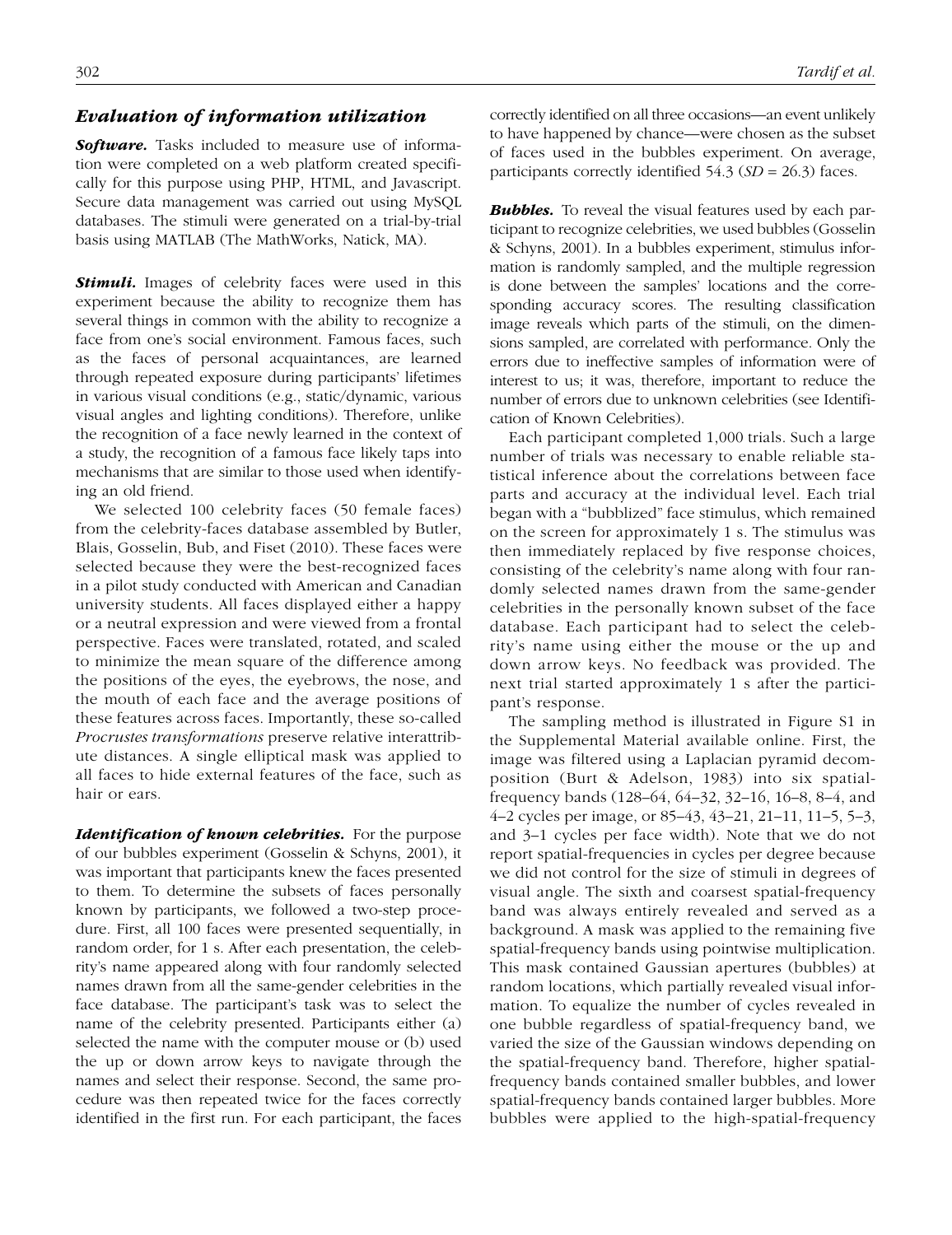bands than to the low-spatial-frequency bands to equalize the total surface of information revealed. Ultimately, the five filtered images were summed, along with the coarsest band. The same procedure was applied on each trial to create a randomly sampled stimulus. Accuracy was maintained at 75% correct on average by adjusting the total number of bubbles on the stimulus on a trial-by-trial basis using QUEST (Watson & Pelli, 1983). On average, participants needed 150.9 (*SD* = 54.6) bubbles to reach a 75% accuracy rate.

## Results

### *Face-recognition abilities*

One participant who obtained an extremely poor score on the CFPT—higher than 6 standard deviations above the average—was removed from further analysis. Another participant was excluded because the number of bubbles that this person needed was 2.74 standard deviations above the mean. Both participants performed normally on the other tests, which suggests that they misunderstood the instructions for the tests on which they performed poorly or did not comply with these instructions.

For all remaining participants, the average CFMT score was  $80.1\%$  (*SD* = 13.9%), and the average CFPT score was 34.4 (*SD* = 13.7). Two participants recruited from the general population completed an alternate version of the CFMT (CFMT 2) because technical problems interrupted the original version halfway. This version follows the same procedure but includes computer-generated faces. Results of this version correlate well with those for the original CFMT (Wilmer et al., 2010).

The CFMT and CFPT scores correlated negatively (see Table S1 in the Supplemental Material). We thus ran a principal component analysis on these measures of face-recognition ability to combine them. The first component explained 80.9% of the variance and had an eigenvalue of 1.63, whereas the second component's eigenvalue was 0.39. This first component was used in the following analyses as a general index of ability for face recognition. We observed large individual differences on this as well as other face-ability indices, as illustrated in Figure S2 in the Supplemental Material.

One participant recruited from the general population was considered a developmental prosopagnosic. This participant scored worse than the highest scoring previously identified developmental prosopagnosics on the first component of the principal component analysis, the CFMT, and the CFPT (see inverted triangles in Fig. S2). Applying the same criteria, we did not find any super-recognizer in the participants recruited from the general population. Table S2 in the Supplemental Material shows the raw scores of each developmental prosopagnosic and super-recognizer on the CFMT, the CFPT, and other measures of face-recognition ability.

## *Use of information*

*Average use of information.* To pinpoint the visual information used by participants to identify faces of familiar celebrities, we computed a classification image for each participant and for each spatial-frequency band. A classification image is a weighted sum of the bubble masks that were presented to a participant during the experiment, with the accuracy of the participant transformed into *z*-score values as weights. This procedure amounts essentially to a multiple linear regression on the bubble masks and on accuracy. The result of this analysis indicates which facial areas in each spatial-frequency band are correlated with accurate face identification. In other words, it shows what visual information was systematically present on trials that led to correct face identification. The classification images were transformed into *z* scores using the uninformative area surrounding the face stimulus as a reference noise distribution.

A group-classification image was then computed for each band of spatial frequencies by summing the individual classification images and then dividing the sum by the square root of 112 (i.e., the number of participants). Finally, the pixel test (Chauvin, Worsley, Schyns, Arguin, & Gosselin, 2005) was applied to the groupclassification images to determine the critical *z*-score threshold for statistical significance (*p* < .05, Bonferroni corrected for five tests,  $S_r = 256 \times 256$  pixels;  $\sigma = 8, 16$ , 24, 32, and 40 pixels, respectively, from finest to coarsest scale; threshold *z* = 4.38, 4.05, 3.84, 3.69, and 3.58, respectively, from finest to coarsest scale). The statistical threshold provided by this test corrects for multiple comparisons while taking the spatial correlation inherent to smooth classification images into account. The group-classification images are available in Figure S4E in the Supplemental Material; participants, on average, made use of the inner face features, mainly the eyes, eyebrows, and mouth.

The statistically significant regions are quite similar to the ones found in previous bubbles studies on the use of information for face identification: Across the five spatial-frequency bands, the critical pixels in our group-classification images (see Fig. S4E) overlapped with 53.3% of those in the Schyns, Bonnar, and Gosselin (2002) classification images (see Fig. S4B in the Supplemental Material), 59.0% of those in the Caldara et al. (2005) classification images (see Fig. S4C in the Supplemental Material), and 50.1% of those in the Butler et al. (2010) classification images (see Fig. S4D in the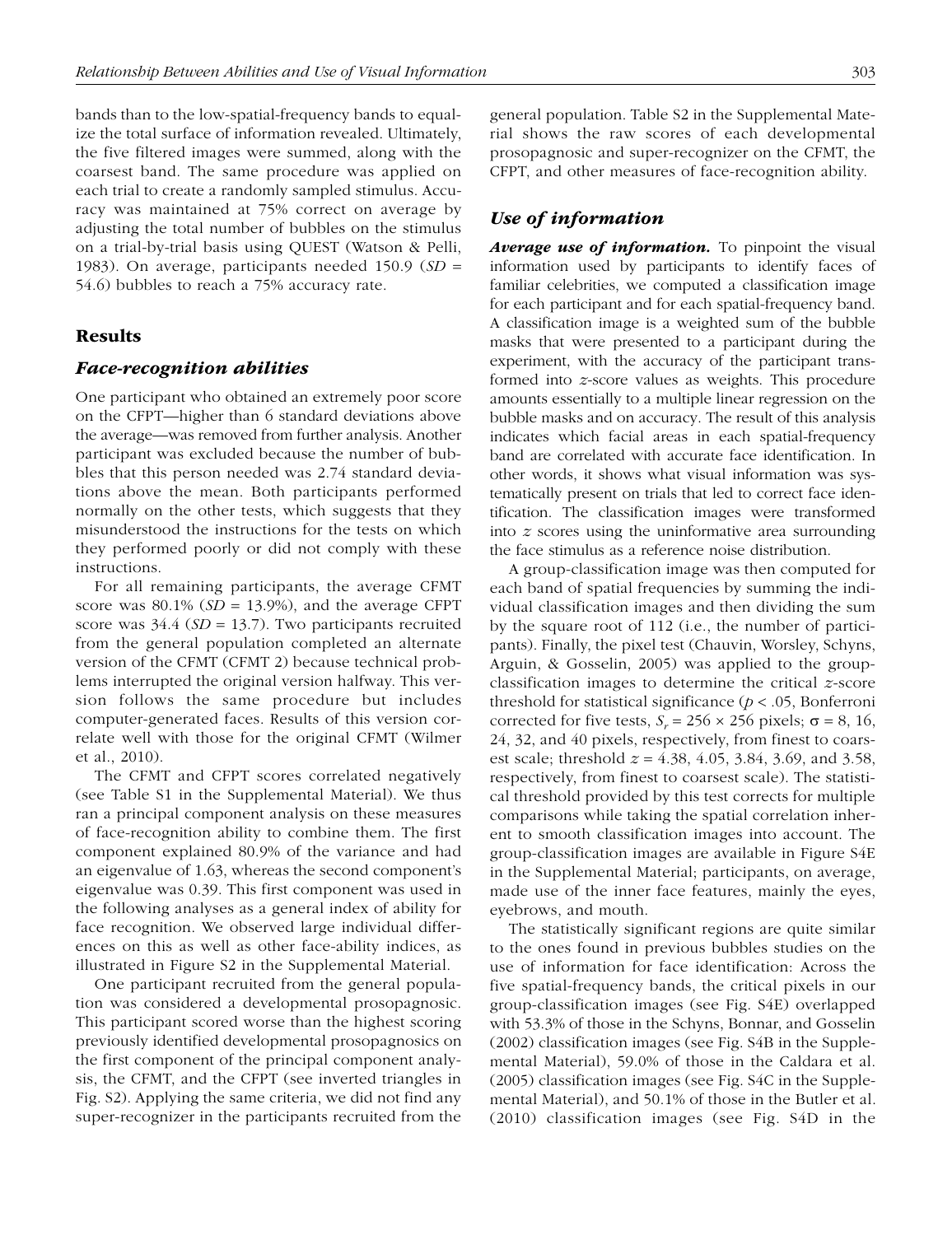Supplemental Material). Note that, prior to this analysis, the group-classification images from the different studies were aligned using Procrustes transformations to ensure that the locations of facial features were comparable. Furthermore, the number of critical pixels was equalized across these aligned group-classification images in each band of spatial frequencies.

*Use of information as a function of face-identification ability*. The main goal of the present study was to investigate how interindividual variation in the use of facial information is linked with variation in facerecognition ability. To do so, we ran a second-order multiple regression to predict our general index of facerecognition ability from use of information. The classification images computed for each participant in the analysis detailed in the previous section correspond to the participants' use of information in faces; *z* scores in each region of the face represent how much each participant used this region.

To diminish the collinearity between the independent variables (i.e., the value of a pixel can be predicted from the value of neighboring pixels), we did the following. First, we used unsmoothed individual classification images (smoothing introduces spatial correlation). Second, we reduced the size of these unsmoothed individual classification images to  $6 \times 9$ ,  $5 \times 9$ ,  $4 \times 9$ ,  $4 \times 6$ , and  $3 \times 5$  elements, respectively, for the finest to coarsest spatial-frequency bands; unsmoothed individual classification images collapsed across spatial-frequency bands were reduced to  $5 \times 7$  elements. Third, and finally, we used a regularized multiple linear regression (*ridge* function in MATLAB).

Regression coefficients for each of these elements are depicted in Figure 1a. The model predicted the general-ability index better in higher than in lower spatial-frequency bands ( $R^2$  = .613,  $k = 43.10$ ;  $R^2$  = .530,  $k = 44.00$ ;  $R^2 = .351$ ,  $k = 68.90$ ;  $R^2 = .281$ ,  $k = 49.25$ ; and  $R^2$  = .141,  $k = 33.45$ , respectively, from high- to lowspatial-frequency bands). Statistically significant regression coefficients are marked with asterisks (*p* < .05, determined with a 5,000-iteration permutation test). The eyes or eyebrows were related to abilities at all spatialfrequency bands except the lowest, with a focus on the right eye or eyebrow from the observer's point of view between 5 and 21 cycles per face width. Use of the mouth was also related to abilities in high to middle spatial-frequencies. When all spatial-frequency bands were collapsed  $(R^2 = .406, k = 45.25)$ , use of both eyes or eyebrows as well as the mouth was a statistically significant predictor of face-recognition ability. We also ran the same second-order regularized multiple linear regressions on the use of facial information and CFMT scores only, CFPT scores only, and other face-recognition ability scores (see Fig. S4). In all cases, results were remarkably similar.

*Use of information in developmental prosopagnosics and super-recognizers.* There are two main hypotheses about how face processing differs in developmental prosopagnosics, super-recognizers, and individuals with intermediate face-recognition skills (for a recent review, see Barton & Corrow, 2016). According to the first hypothesis, these groups would process faces in qualitatively different ways. In other words, from developmental prosopagnosics to super-recognizers, observers' use of facial information would not vary predictably (see, e.g., Bobak, Parris, Gregory, Bennetts, & Bate, 2017, in which atypical eye movements were observed only in extremely impaired developmental prosopagnosics). The alternate hypothesis states that developmental prosopagnosics, super-recognizers, and individuals with intermediate face-recognition skills process faces in a quantitatively different way (e.g., Russell et al., 2009). This translates to predictable variations in the use of facial information from developmental prosopagnosics to super-recognizers. Because we have evaluated the use of information during face identification across the entire spectrum of face-recognition abilities for the first time, we have the opportunity to test these two propositions directly.

To increase signal-to-noise ratio of the individual classification images, we reduced their dimensionality by pooling the data across spatial-frequency bands. Specifically, for each participant, we performed a multiple linear regression on the participant's accuracy and the locations of the bubbles, irrespective of the spatialfrequency band, and smoothed the resulting image with a single Gaussian filter with a standard deviation of 10 pixels. Individual classification images of the five developmental prosopagnosics and the eight super-recognizers are available in Figure S5 in the Supplemental Material. Grouped developmental prosopagnosics' and superrecognizers' classification images (see Fig. 1b) were also computed by summing, respectively, the individual classification images of developmental prosopagnosics and the individual classification images of super-recognizers. Statistical significance was determined using the pixel test (Chauvin et al., 2005). Areas in which the spatial information used was above the statistical threshold (*p* < .05; threshold  $z = 2.9$ ;  $σ = 10$ ;  $S_r = 15,204$ ) are marked in white in Figure 1b.

Seven of the eight individual super-recognizers used the left eye or eyebrow from the observer's point of view, five out of eight used the right eye or eyebrow, and five out of eight used the mouth (see Fig. S5B). In the classification image of the super-recognizer group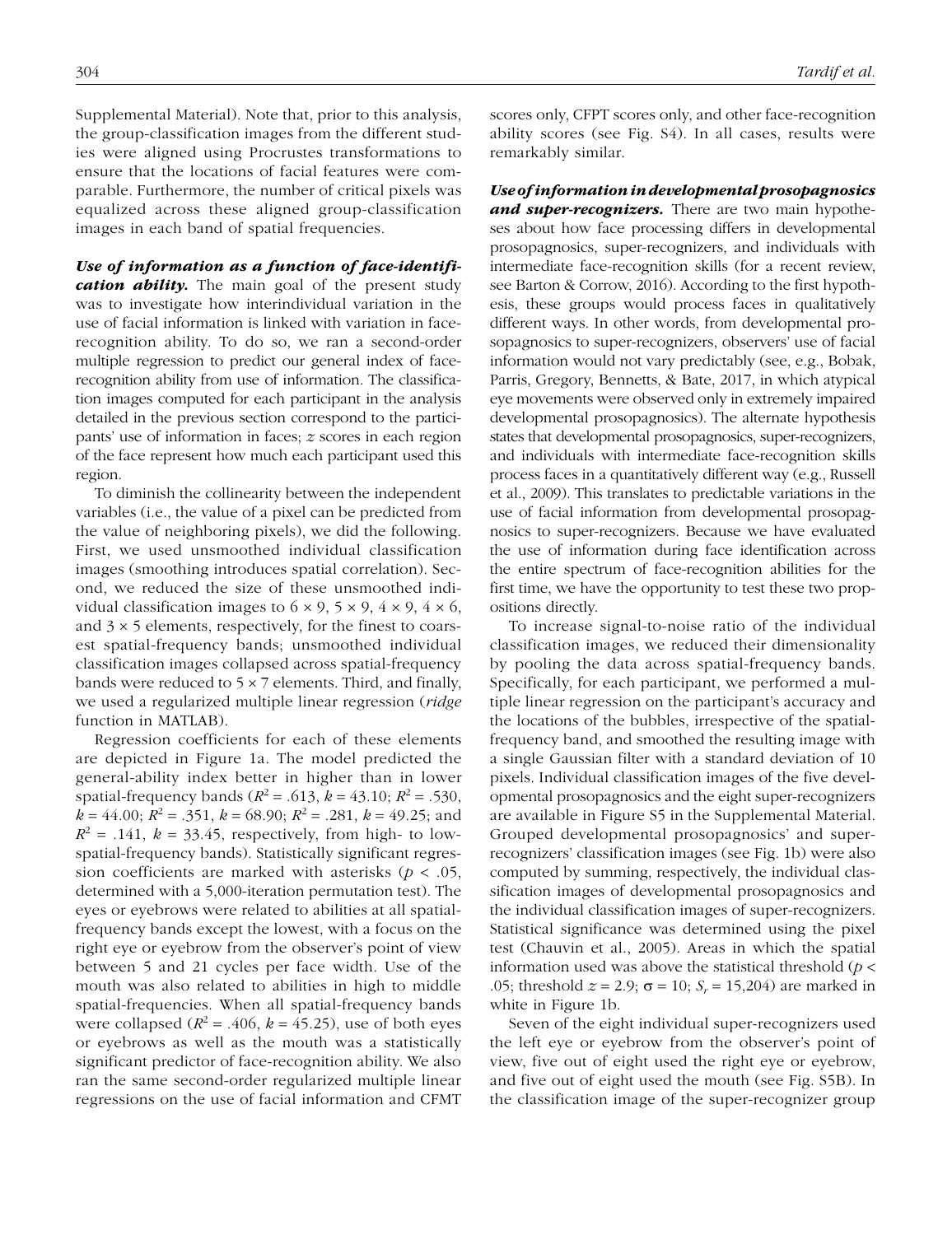

Fig. 1. Results. Second-order regularized multiple linear regression coefficients (a) are shown for all participants (*N* = 112), separately for each of the five spatial-frequency bands as well as for all bands combined. The color of each element represents its regression coefficients or the level at which the particular area predicted the global index of performance. Statistically significant areas are marked with asterisks (*p* < .05, determined with a 5,000-iteration permutation test). Classification images of the developmental-prosopagnosics group (*n* = 5) and the super-recognizers group  $(n = 8)$  are shown in (b). Areas in which the use of spatial information was above the statistical threshold  $(p < .05$ ; threshold  $z = 2.9$ ;  $\sigma = 10$ ;  $S_r = 15,204$ ) are marked in white. The scatterplot (c; with best-fitting regression line) shows the relation between the actual and predicted global index of face-recognition abilities for all participants, including developmental prosopagnosics and super-recognizers. Predictions were made using the model built solely with data from participants with intermediate face-recognition abilities. Dashed lines delimit the 95% confidence interval. The inverted triangle represents the developmental prosopagnosic recruited from the general population.  $SF = spatial frequency$ ;  $cpf = cycles$  per face width.

(see Fig. 1b), the highest *z* scores were observed in the eyes, eyebrows, and mouth. In contrast, none of the five individual developmental prosopagnosics used the left eye or eyebrow (see Fig. S5A). Interestingly, a single developmental prosopagnosic used the right eye and this individual happened to be the most competent at face recognition of our five developmental prosopagnosics. The classification image of the developmentalprosopagnosic group (see Fig. 1b) showed a single area attaining statistical significance—the leftmost part of the mouth. The use of this area was only weakly positively correlated with face-recognition ability, shown in Figure 1a.

If the use of information by developmental prosopagnosics and super-recognizers is predictable from that of individuals with intermediate abilities, we would expect (a) that super-recognizers' use of facial information is similar to that of nonextreme but skilled face identifiers, whereas developmental prosopagnosics' use of the information is similar to that of nonextreme but unskilled face identifiers, and more generally, (b) that a model predicting the global index of face-recognition ability from the use of information in nonextreme participants would generalize to developmental prosopagnosics and super-recognizers. Thus, we ran a regularized multiple linear regression similar to the one presented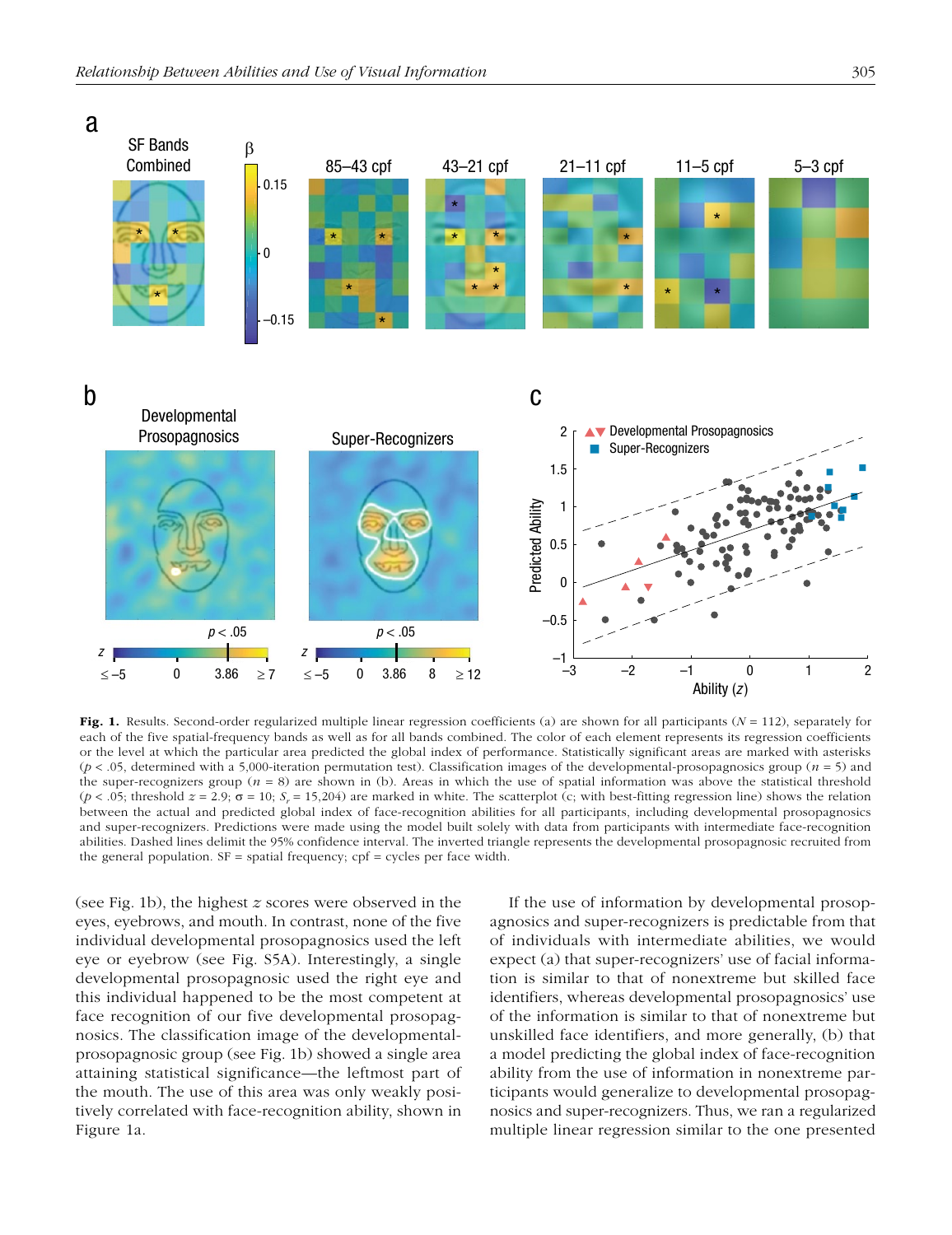in Figure 1a but excluding developmental prosopagnosics and super-recognizers  $(R^2 = .419, k = 44.35)$ . Regression coefficients for each of 35 elements are depicted in Figure S6 in the Supplemental Material. In this model, use of the mouth as well as the right eye or eyebrow was correlated significantly with facerecognition ability ( $p < .05$ , determined using a 5,000-iteration permutation test), and use of the left eye or eyebrow was linked marginally with face-recognition ability  $(p = .052)$ .

Informally comparing these results with information used by super-recognizers and developmental prosopagnosics suggests, indeed, that super-recognizers' use of facial information is similar to that of nonextreme but skilled face identifiers and that developmental prosopagnosics' use of the information is similar to that of nonextreme but unskilled face identifiers. In Figure 1c, we plot the global index of face-recognition ability measured experimentally in all participants against the global index of face-recognition ability predicted from the model derived only on the nonextreme participants. First, we noticed that none of the 13 extreme participants fell outside the 95% confidence interval. Second, and more crucially, the model based on participants of intermediate abilities explains 65% of the variance in developmental prosopagnosics' and super-recognizers' face-recognition ability  $(n = 13)$ . Together, our results favor the quantitative rather than the qualitative hypothesis about how face processing differs in developmental prosopagnosics, super-recognizers, and individuals with intermediate face-recognition skills.

## **Discussion**

We revealed the features used to identify faces in 112 individuals, including 5 developmental prosopagnosics and 8 super-recognizers, using an online famous-faceidentification task and the bubbles method. We replicated the findings that the eyes and eyebrows, followed by the mouth, are on average the most important regions for face identification (e.g., Abudarham & Yovel, 2016; Butler et al., 2010; Caldara et al., 2005; Gosselin & Schyns, 2001; Schyns et al., 2002). More importantly, however, we discovered that at least 41% of the variance in face-recognition ability, evaluated from the CFMT and CFPT scores as well as other measures, was explained by a linear integration of facialinformation usage. We found that the use of the eyes or eyebrows as well as the mouth was strongly correlated with face-recognition ability.

The super-recognizer participants made use, on average, of all of these facial features, and the developmentalprosopagnosic participants made use of none of these facial features, except the leftmost part of the mouth. This finding is in agreement with studies showing that developmental prosopagnosics are selectively impaired with processing of the eyes (DeGutis, Cohan, Mercado, Wilmer, & Nakayama, 2012; Fisher, Towler, & Eimer, 2016). It also suggests that use of information in developmental prosopagnosics and super-recognizers is in continuation with use of information in individuals with intermediate face-recognition skills. Indeed, we found that 65% of the variance in the face-recognition ability of developmental prosopagnosics and super-recognizers is explained by their use of information using a simple linear model trained solely on participants with intermediate face-recognition abilities  $(n = 99)$ . Thus, most of the variance in face-recognition ability observed in developmental prosopagnosics and super-recognizers can be predicted from nonextreme participants. It is possible that a portion of the remaining unexplained variance, excluding measurement error, is not accounted for by the model generated from the nonextreme participants, but overall, we believe our results indicate that developmental prosopagnosics' and superrecognizers' face-processing mechanisms are quantitatively, not qualitatively, distinct from the normal population (e.g., Barton & Corrow, 2016; Russell et al., 2009).

These findings fall short of establishing a causal link between perceptual mechanisms and differences in face-recognition ability. To go beyond correlations, DeGutis and colleagues (2014) trained 24 developmental prosopagnosics for 3 weeks using a procedure targeting holistic face processing; their subjects exhibited a moderate improvement on one measure of front-view face discrimination. This result seems promising given the mixed evidence linking holistic face processing to face-identification abilities. More recently, Towler, White, and Kemp (2017) have successfully improved matching accuracy of participants from the general population by training them to rate the similarity of facial features in two images. To address the question of causation while simultaneously developing what could lead to an efficient intervention for improving face recognition, we could condition participants to adopt either developmental-prosopagnosic-like or super-recognizer-like face-processing strategies and examine the effect on their face-recognition performance. Possible applications of this conditioning approach include interventions for individuals specifically impaired in face recognition such as developmental prosopagnosics, acquired prosopagnosics, and individuals with autism spectrum disorder, as well as training for professionals relying on strong face processing, such as police officers, security agents, and customs officials.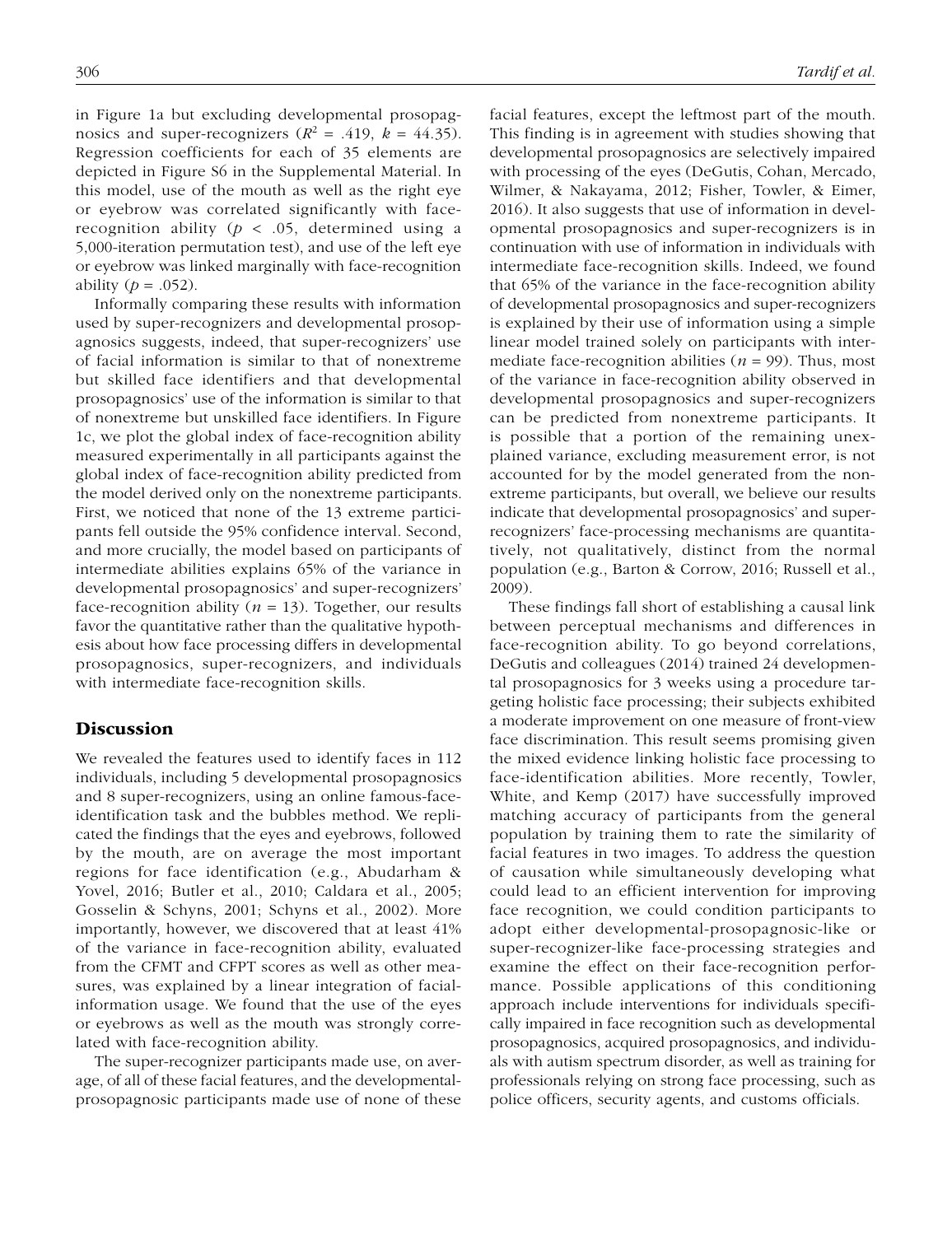### Action Editor

Alice J. O'Toole served as action editor for this article.

#### Author Contributions

F. Gosselin and B. Duchaine developed the study concept. The web platform was elaborated by F. Gosselin and X. Morin Duchesne. S. Cohan recruited and tested participants, classifying them as developmental prosopagnosics or superrecognizers. All remaining data were collected by J. Tardif. J. Tardif analyzed and interpreted that data under the supervision of F. Gosselin. J. Tardif drafted the manuscript, and critical revisions were provided by F. Gosselin. Further revisions were provided by J. Royer, C. Blais, and D. Fiset. All the authors approved the final manuscript for submission.

#### Declaration of Conflicting Interests

The author(s) declared that there were no conflicts of interest with respect to the authorship or the publication of this article.

## Funding

This research was supported by a team research project grant from the Fonds de Recherche Nature et Technologies du Québec (FRQNT) to F. Gosselin and C. Blais and by graduate scholarships from the FRQNT and from the Natural Sciences and Engineering Research Council of Canada to J. Tardif.

#### Supplemental Material

Additional supporting information can be found at [http://](http://journals.sagepub.com/doi/suppl/10.1177/0956797618811338) [journals.sagepub.com/doi/suppl/10.1177/0956797618811338](http://journals.sagepub.com/doi/suppl/10.1177/0956797618811338)

#### Open Practices

Data and materials for this study have not been made publicly available. The design and analysis plans were not preregistered.

#### References

- Abudarham, N., & Yovel, G. (2016). Reverse engineering the face space: Discovering the critical features for face identification. *Journal of Vision*, *16*(3), Article 40. doi:10.1167/16.3.40
- Barton, J. J., & Corrow, S. L. (2016). The problem of being bad at faces. *Neuropsychologia*, *89*, 119–124.
- Bobak, A. K., Parris, B. A., Gregory, N. J., Bennetts, R. J., & Bate, S. (2017). Eye-movement strategies in developmental prosopagnosia and "super" face recognition. *The Quarterly Journal of Experimental Psychology*, *70*, 201– 217. doi:10.1080/17470218.2016.1161059
- Burt, P. J., & Adelson, E. H. (1983). A multiresolution spline with application to image mosaics. *ACM Transactions on Graphics*, *2*, 217–236.
- Butler, S., Blais, C., Gosselin, F., Bub, D., & Fiset, D. (2010). Recognizing famous people. *Attention, Perception, & Psychophysics*, *72*, 1444–1449. doi:10.3758/APP.72.6.1444
- Caldara, R., Schyns, P., Mayer, E., Smith, M. L., Gosselin, F., & Rossion, B. (2005). Does prosopagnosia take the eyes out of face representations? Evidence for a defect in representing diagnostic facial information following brain damage. *Journal of Cognitive Neuroscience*, *17*, 1652–1666. doi:10.1162/089892905774597254
- Chauvin, A., Worsley, K. J., Schyns, P. G., Arguin, M., & Gosselin, F. (2005). Accurate statistical tests for smooth classification images. *Journal of Vision*, *5*(9), 659–667. doi:10.1167/5.9.1
- Cohan, S., Nakayama, K., & Duchaine, B. (2016). Broadly superior: Many, but not all, visual and non-visual abilities are strong in face super-recognizers. *Journal of Vision*, *16*(12), Article 74. doi:10.1167/16.12.74
- DeGutis, J., Cohan, S., Mercado, R. J., Wilmer, J., & Nakayama, K. (2012). Holistic processing of the mouth but not the eyes in developmental prosopagnosia. *Cognitive Neuropsychology*, *29*, 419–446.
- DeGutis, J., Cohan, S., & Nakayama, K. (2014). Holistic face training enhances face processing in developmental prosopagnosia. *Brain*, *137*, 1781–1798. doi:10.1093/ brain/awu062
- Duchaine, B., Germine, L., & Nakayama, K. (2007). Family resemblance: Ten family members with prosopagnosia and within-class object agnosia. *Cognitive Neuropsychology*, *24*, 419–430. doi:10.1080/02643290701380491
- Duchaine, B., & Nakayama, K. (2006). The Cambridge Face Memory Test: Results for neurologically intact individuals and an investigation of its validity using inverted face stimuli and prosopagnosic participants. *Neuropsychologia*, *44*, 576–585. doi:10.1016/j.neuropsychologia.2005.07.001
- Fisher, K., Towler, J., & Eimer, M. (2016). Reduced sensitivity to contrast signals from the eye region in developmental prosopagnosia. *Cortex*, *81*, 64–78.
- Gosselin, F., & Schyns, P. G. (2001). Bubbles: A technique to reveal the use of information in recognition tasks. *Vision Research*, *41*, 2261–2271. doi:10.1016/S0042-6989 (01)00097-9
- Guo, J., Yang, H., & Duchaine, B. (2017). Attentional modulation in the face network in participants with normal face processing and developmental prosopagnosia. *Journal of Vision*, *17*(10), Article 621. doi:10.1167/17.10.621
- Guo, J., Yang, H., Rezlescu, C., Susilo, T., & Duchaine, B. (2016). Gray matter differences are associated with nonidentity face perception in developmental prosopagnosia. *Journal of Vision*, *16*(12), Article 1250. doi:10.1167/16.12.1250
- Konar, Y., Bennett, P. J., & Sekuler, A. B. (2010). Holistic processing is not correlated with face-identification accuracy. *Psychological Science*, *21*, 38–43. doi:10.1177/ 0956797609356508
- Murray, R. F., Bennett, P. J., & Sekuler, A. B. (2005). Classification images predict absolute efficiency. *Journal of Vision*, *5*(2), 139–149. doi:10.1167/5.2.5
- Noyes, E., Phillips, P. J., & O'Toole, A. J. (2017). What is a super-recogniser? In M. Bindemann & A. M. Megreya (Eds.), *Face processing: Systems, disorders and cultural differences* (pp. 173–201). Hauppauge, NY: Nova Science Publishers.